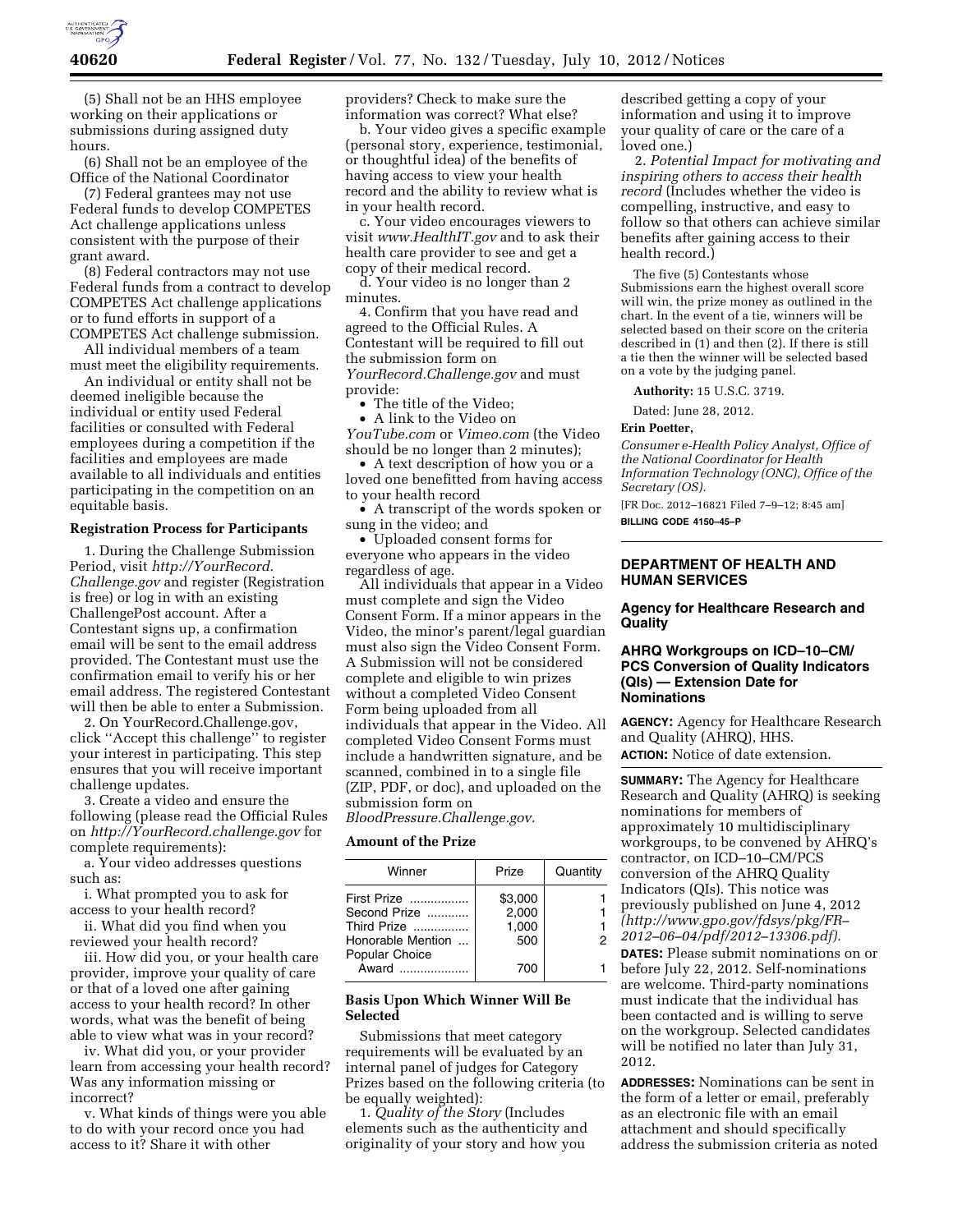below. Electronic submissions are strongly encouraged. Responses should be submitted to: Attn: John Bat, Agency for Healthcare Research and Quality, Center for Delivery, Organization and Markets, 540 Gaither Road, Room 5119, Rockville, MD 20850, Email: *[john.bott@](mailto:john.bott@AHRQ.hhs.gov) [AHRQ.hhs.gov.](mailto:john.bott@AHRQ.hhs.gov)* 

**FOR FURTHER INFORMATION CONTACT:** John Bott, Agency for Healthcare Research and Quality, Center for Delivery, Organization and Markets, 540 Gaither Road, Room 5119, Rockville, MD 20850, Email: *[john.bott@AHRQ.hhs.gov;](mailto:john.bott@AHRQ.hhs.gov)* Phone: (301) 427–1317; Fax: (301) 427–1430.

**SUPPLEMENTARY INFORMATION:** These workgroups are being formed as part of a structured approach for converting the existing QI specifications from ICD–9– CM to ICD–10–CM/PCS, incorporating coding expertise, clinical expertise, and health services research/quality measurement expertise. The workgroups will evaluate the results of automated 'code mapping'' from ICD–9–CM to ICD–10–CM/PCS, providing input and advice regarding similarities and differences between ICD–9–CM and ICD–10–CM/PCS codes that are mapped to each other. This workgroup process will lead to recommendations regarding how the existing AHRQ QIs should be re-specified using ICD–10–CM/PCS codes, retaining the original clinical intent of each indicator while taking advantage of the greater specificity of ICD–10–CM/PCS to improve the indicator's validity. Workgroup participation will be uncompensated.

For additional information about the AHRQ QIs, please visit the AHRQ Web site at *[http://www.QUALITYindicators.](http://www.QUALITYindicators.AHRQ.gov)  [AHRQ.gov.](http://www.QUALITYindicators.AHRQ.gov)* 

Specifically, each Workgroup on ICD– 10–CM/PCS Conversion of Quality Indicators will consist of:

- —At least three individuals with relevant clinical expertise (e.g., cardiovascular disease, neurologic disease, orthopedic and musculoskeletal disease, obstetrics and gynecologic disease, surgery, critical care and pulmonary disease, diabetes and endocrine disease, infectious disease, neonatology and pediatric disease, miscellaneous) and at least two individuals with relevant coding expertise.
- —One or more individuals with field experience using AHRQ QI measures for assessing hospital performance.
- —One or more individuals with expertise in validating ICD–9–CM or ICD–10–CM/PCS codes using chart abstraction (to assess criterion validity), or otherwise assessing their accuracy and usefulness in

identifying individuals with specific adverse outcomes.

—One or more individuals with experience using data from the AHRQ Healthcare Cost and Utilization Project or similar data for the purpose of calculating AHRQ QIs.

#### **Submission Criteria**

To be considered for membership on a QI ICD–10–CM/PCS Conversion Workgroup, please send the following information for each nominee:

1. A brief nomination letter highlighting experience and knowledge relevant to the development, refinement, or testing of quality measures based on ICD9–CM and/or ICD–10–CM/PCS coded data, and demonstrating familiarity with the AHRQ QIs and health care administrative data. (See selection criteria below.) The nominee's clinical or coding profession and specialty, and the spectrum of his or her clinical or coding expertise, should be described. Please include full contact information of nominee: name, title, organization, mailing address, telephone and fax numbers, and email address.

2. Curriculum vita (with citations to any pertinent publications related to quality measure specification, ICD–9– CM, or ICD–10–CM/PCS).

3. Description of any financial interest, recent conduct, or current or planned commercial, non-commercial, institutional, intellectual, public service, or other activities pertinent to the potential scope of the workgroups, which could be perceived as influencing the workgroup's process or recommendations. The objective is not to prevent nominees with potential conflicts of interest from serving on the panels, but to obtain such information so as to best inform the selection of workgroup members, and to help minimize such conflicts.

# **Nominee Selection Criteria**

Nominees should have technical expertise in health care quality measure development, refinement, or application, and familiarity with the ICD–9–CM and ICD–10–CM/PCS code sets (especially insofar as they are used to specify quality measures).

More specifically, each candidate will be evaluated using the following criteria:

—Knowledge of health care quality measurement using administrative data in specific, relevant clinical domains (e.g., cardiovascular disease, neurologic disease, orthopedic and musculoskeletal disease, obstetrics and gynecologic disease, surgery, critical care and pulmonary disease,

diabetes and endocrine disease, infectious disease, neonatology and pediatric disease, miscellaneous);

- —Peer-reviewed publications relevant to developing, refining, testing, or applying health care quality measures based on ICD-coded administrative data;
- —Other experience developing, refining, testing, or applying health care quality measures based on ICDcoded administrative data;
- —Expertise in ICD–9–CM and/or ICD– 10–CM/PCS coding;
- —Expertise in hospital quality improvement, patient safety, and/or clinical documentation improvement;
- —Familiarity with the AHRQ Quality Indicators and their application; and, —Availability to participate in conference calls and provide written comments starting from late August

# through October 2012.

#### **Time Commitment**

In an effort to solicit expert input and recommendations on conversion of the AHRQ QIs from ICD–9–CM to ICD–10– CM/PCS, we are initiating a technical review process that will require participation in approximately three to five conference calls with some pre and post evaluation time (estimated at 13 hours). Results from this process will influence the conversion of the AHRQ QI from ICD–9–CM to ICD–10–CM/PCS. Beginning in late August through October, selected nominees will be asked to participate in the following activities:

# **Workgroup Activities**

1. Review the current ICD–9–CM specifications of AHRQ QIs within the workgroup's clinical domain (e.g., cardiovascular disease, neurologic disease, orthopedic and musculoskeletal disease, obstetrics and gynecologic disease, surgery, critical care and pulmonary disease, diabetes and endocrine disease, infectious disease, neonatology and pediatric disease, miscellaneous), along with background documents justifying or explaining those specifications (about 1.5 hours).

2. Participate in teleconference to explain the workgroup activities and processes, and to discuss current QI specifications and their justification (1.0 hours).

3. Review proposed mapping of ICD– 9–CM to ICD–10–CM/PCS codes and identify relevant questions and concerns (about 3 hours).

4. Participate in teleconference to discuss the proposed mappings, including relevant questions and concerns (1.5 hours).